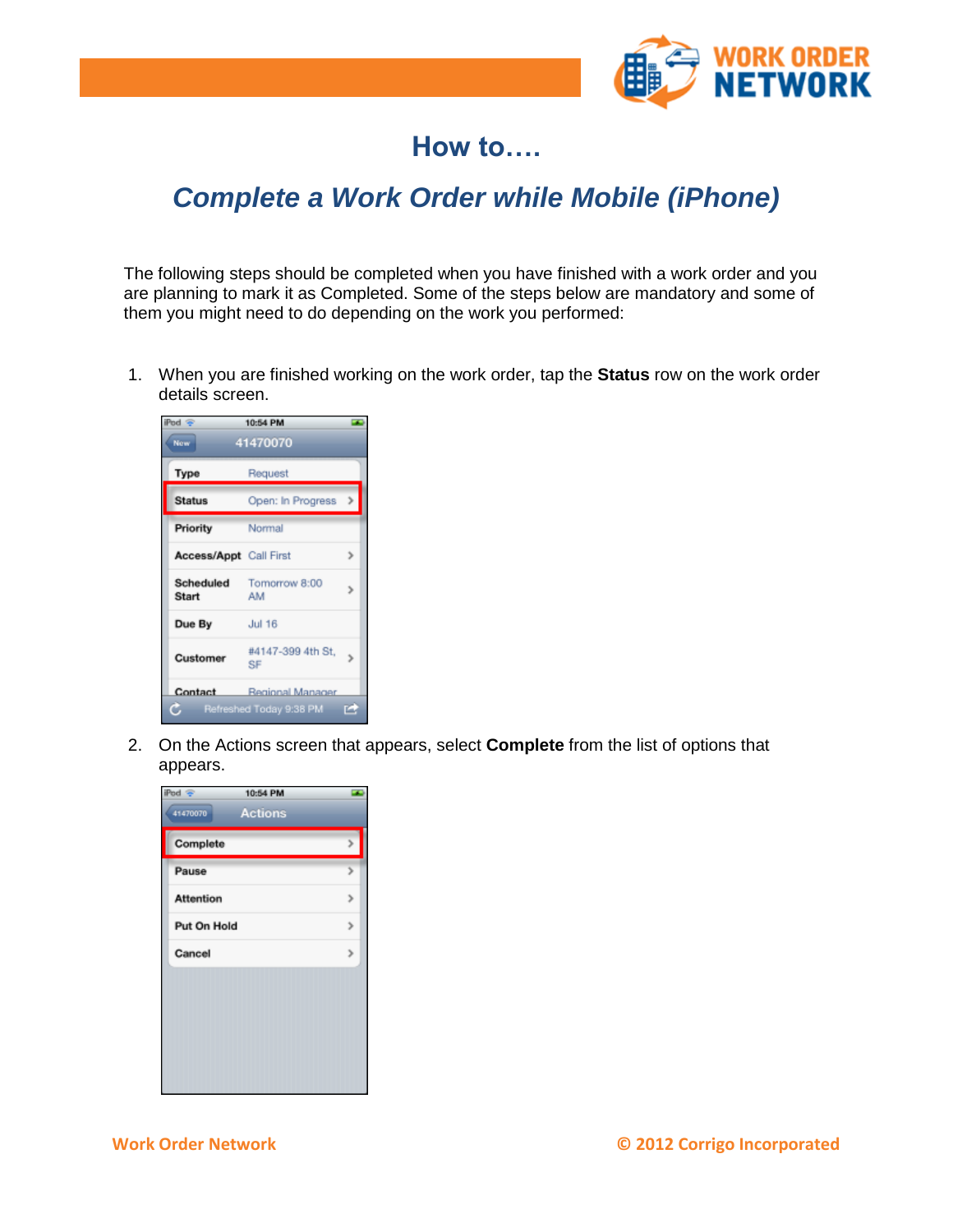

3. (*Mandatory*) On the Work Done screen, tap the text field at the top and then enter any **completion notes** you have for the work order.

| $Pod \cong$                                                                               | 10:55 PM         |          |
|-------------------------------------------------------------------------------------------|------------------|----------|
| <b>Actions</b>                                                                            | <b>Work Done</b> | Complete |
| The job is complete and the issue has<br>been resolved to the customer's<br>satisfaction. |                  |          |
| <b>Repair Code</b>                                                                        |                  |          |
| <b>All Costs</b>                                                                          |                  |          |
| Labor                                                                                     | Om               |          |
| <b>Materials</b>                                                                          | \$0.00           |          |
|                                                                                           |                  |          |

**Alert:** This is the only place you can enter completion notes for the work order. After you change the status to Complete, the completion notes text-entry field becomes inaccessible.

4. (*Mandatory*) Tap the **Repair Code** field to select the repair category related to the work order.

| Pod <sup><math>\infty</math></sup> | 7:39 PM                  |  |
|------------------------------------|--------------------------|--|
| <b>Work Done</b>                   | <b>Repair Categories</b> |  |
| Alarm System                       |                          |  |
| <b>Building Exterior</b>           |                          |  |
| <b>Building Interior</b>           |                          |  |
| Combi Oven                         |                          |  |
| <b>Drink Systems</b>               |                          |  |
| <b>Exterior Lighting</b>           |                          |  |
| <b>Fire System</b>                 |                          |  |
| <b>Fry Dump Station</b>            |                          |  |
|                                    | Fryer / Filtering System |  |
| Furniture                          |                          |  |

- 5. In rare cases, you might have additional labor costs you need to add to the work order or the time recorded for the work order is incorrect. When that happens, you can update the time duration by doing the following:
	- a. Tap the **Labor** row on the Work Done screen.
	- b. On the Labor Costs screen that appears, tap the **Add Labor Cost** row.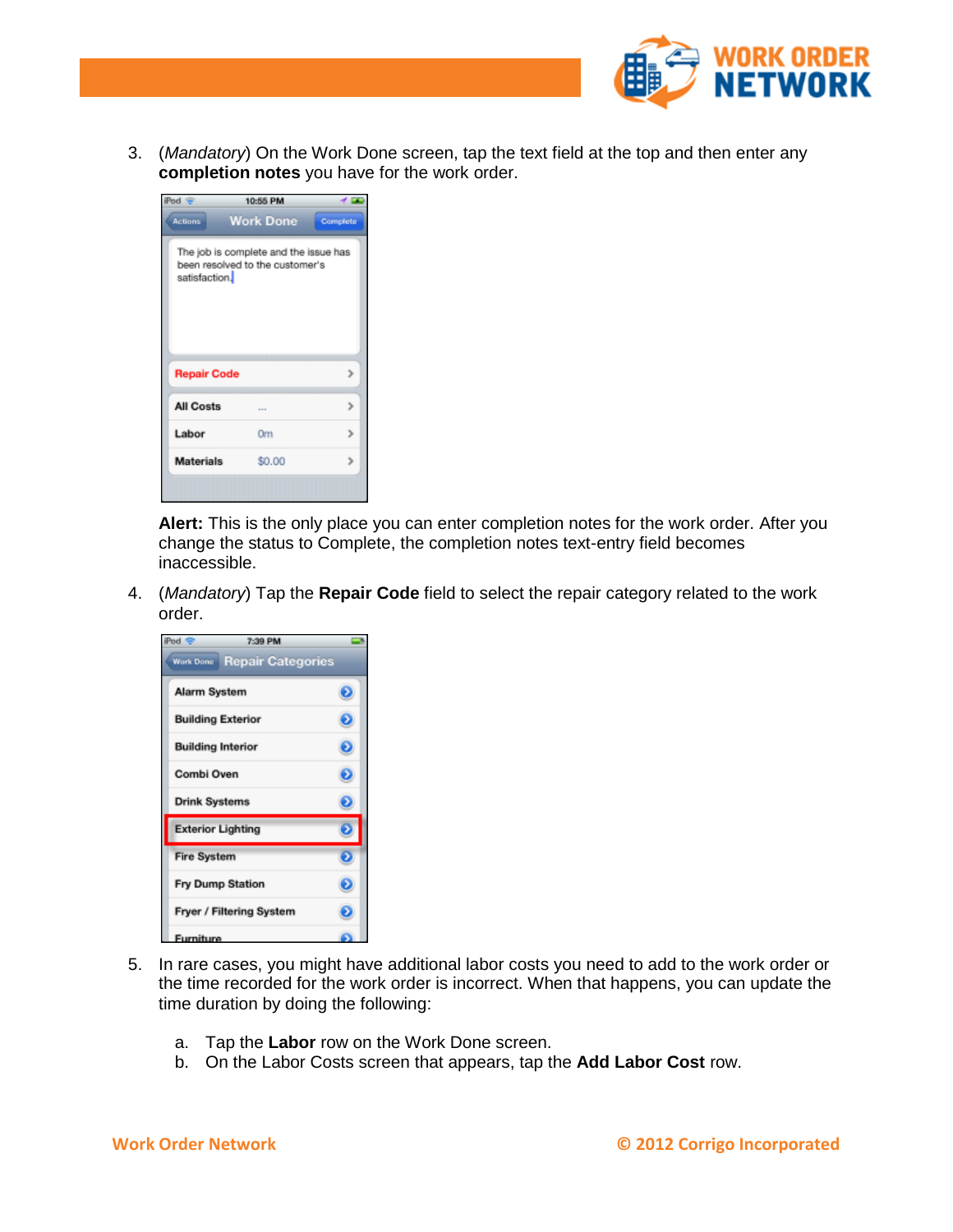

| iPod -<br>41470070    | 10:19 PM<br><b>Labor Costs</b> |           |
|-----------------------|--------------------------------|-----------|
| <b>Add Labor Cost</b> |                                | $0m \geq$ |
|                       |                                |           |
|                       |                                |           |
|                       |                                |           |
|                       |                                |           |
|                       |                                |           |

- c. (Optional) In the Labor Code field, change the labor code if the default value is not correct. Tap the **Done** button in the top right corner of the screen to save the new labor code and return to the Add Labor screen
- d. Tap the **Duration** field to enter the number of hours and minutes you spent on the job.



- e. Tap the **Save** button in the top right corner of the screen.
- f. On the Labor Costs screen, review the total amount of time you have recorded for the job. If everything is okay, click the **Work Done** button in the top left corner of the screen.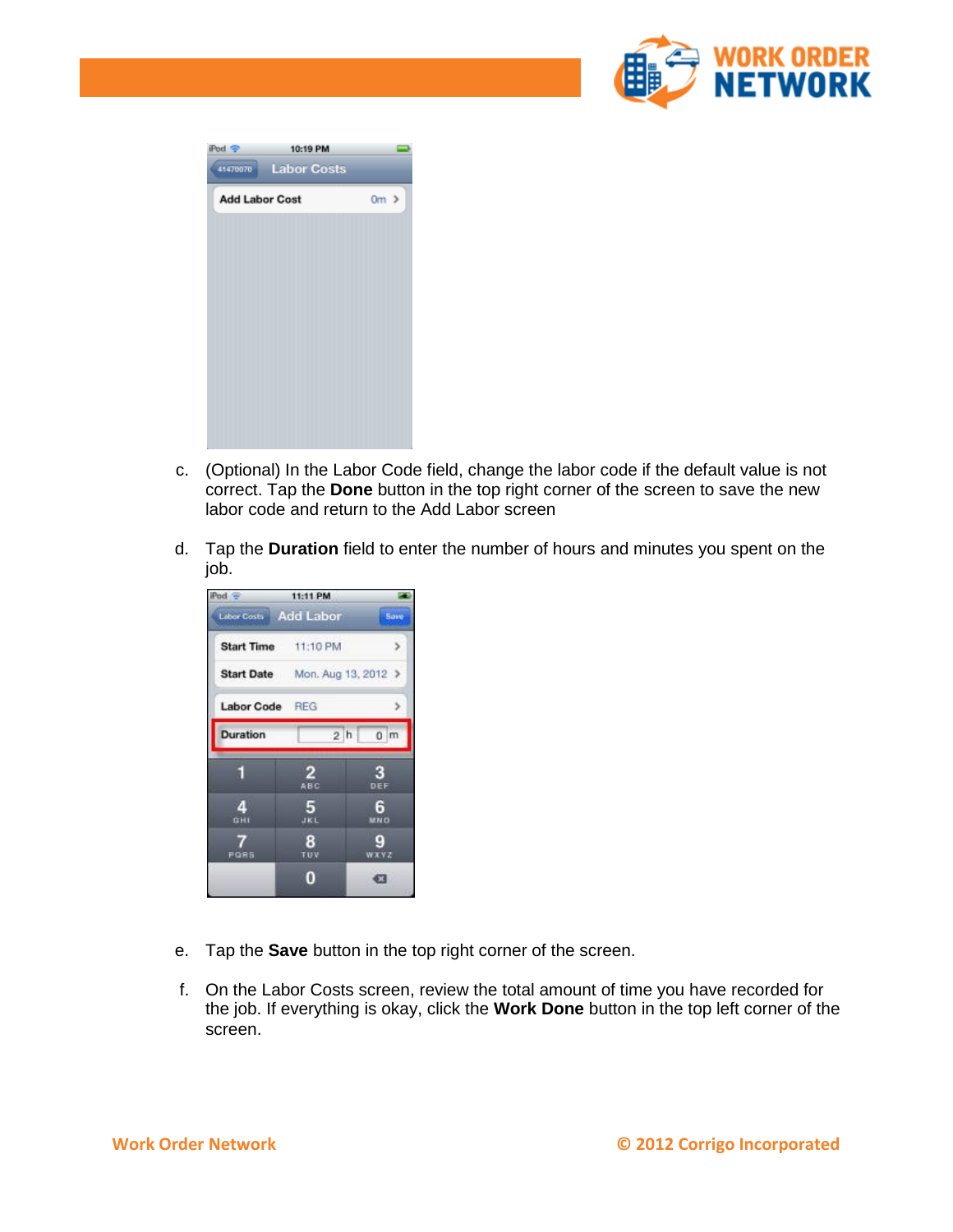

| iPod $\circledcirc$   | 11:11 PM           |                   |  |
|-----------------------|--------------------|-------------------|--|
| <b>Work Done</b>      | <b>Labor Costs</b> | 自                 |  |
| <b>REG</b>            |                    | $2h$ Om $\geq$    |  |
| <b>Add Labor Cost</b> |                    | $2h$ 0 $m$ $\geq$ |  |
|                       |                    |                   |  |
|                       |                    |                   |  |
|                       |                    |                   |  |
|                       |                    |                   |  |
|                       |                    |                   |  |
|                       |                    |                   |  |
|                       |                    |                   |  |
|                       |                    |                   |  |

- 6. If you have materials costs, add them to the work order by doing the following. Otherwise, jump to Step 7 below.
	- a. Tap the **Materials** row on the Work Done screen.

| Pod $\infty$                                                                               | 6:09 PM                         |  |
|--------------------------------------------------------------------------------------------|---------------------------------|--|
| <b>Actions</b>                                                                             | <b>Work Done</b><br>Complete    |  |
| This job is complete and the issue<br>has been resolved to the customer's<br>satisfaction. |                                 |  |
| <b>Repair Code</b>                                                                         | Repaired<br>electrical / wiring |  |
| <b>All Costs</b>                                                                           | $1 - 1$                         |  |
| Labor                                                                                      | 19h 15m                         |  |
| <b>Materials</b>                                                                           | \$0.00                          |  |
|                                                                                            |                                 |  |

- b. On the Materials Costs screen that appears, tap the **Add Materials Cost** field.
- c. On the Find Material screen, search for a product or manufacturer by entering at least two letters in at least one of the fields and tapping the (**Search**) icon in the top right corner of the screen.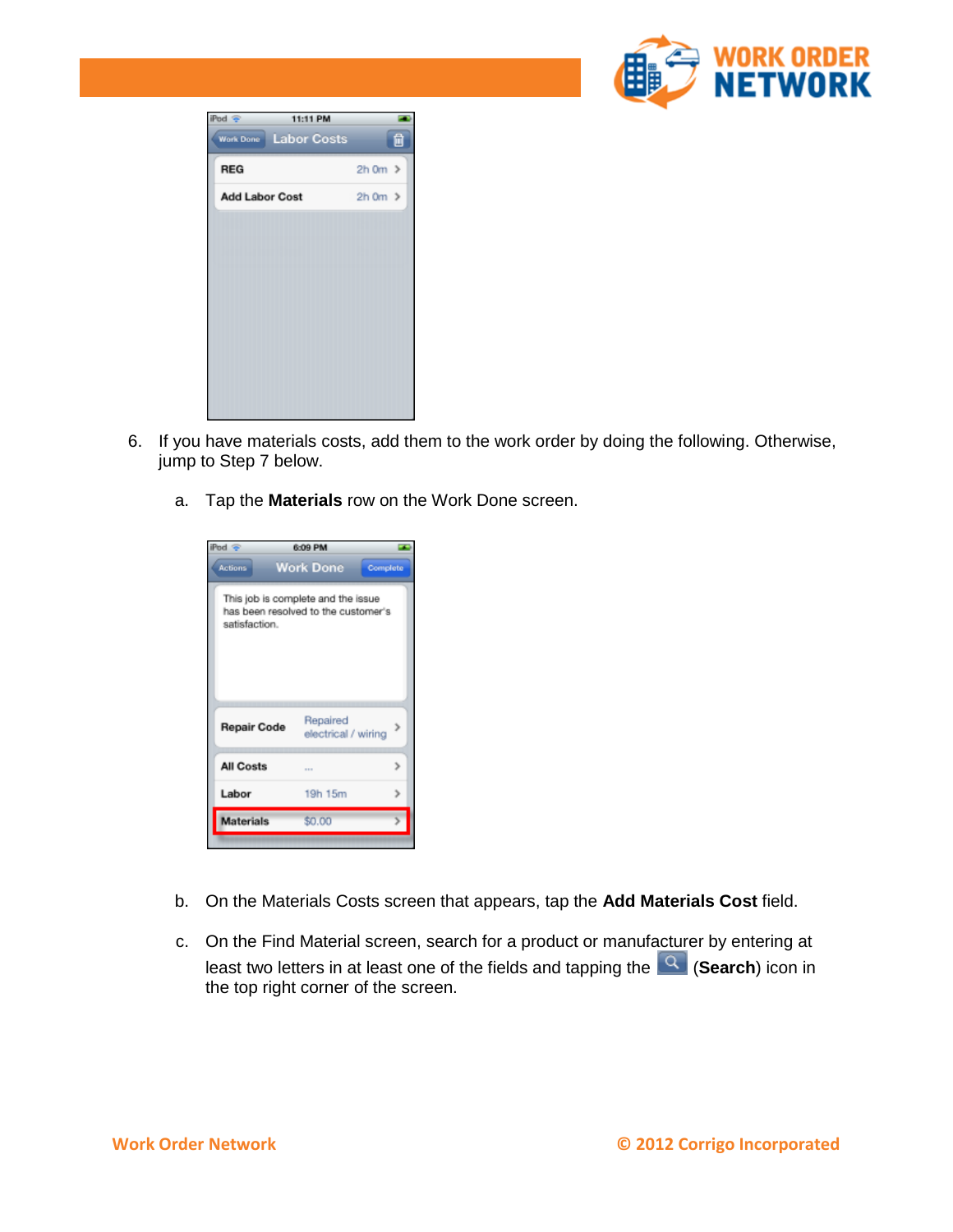

| iPod<br>×    | 5:52 PM                       |  |
|--------------|-------------------------------|--|
|              | Materials Costs Find Material |  |
| Product      |                               |  |
| Manufacturer |                               |  |
|              | <b>Clear All Filters</b>      |  |
|              |                               |  |
|              |                               |  |
|              |                               |  |
|              |                               |  |
|              |                               |  |
|              |                               |  |

**Note:** If your search returns no data, tap the **Find Material** button in the top left corner of the screen to return to the Find Material field and try a different set of search criteria.

d. Tap the name of the product that you want to add to the work order.

| iPod $\circledcirc$<br>5:52 PM                            |   |
|-----------------------------------------------------------|---|
| <b>Products</b><br><b>Find Material</b>                   |   |
| <b>CUC Water Filter 39000.1002</b>                        | ъ |
| ICM Pump Water                                            |   |
| <b>ICM Valve Solenoid</b><br>Water 3U0111-01              |   |
| ICM Valve water head pressure<br>control                  |   |
| <b>ICM Valve Water Solenoid</b><br>Rebuild Kit 12-2636-20 |   |
| ICM Valve Water Solenoid 12-<br>1646-04                   |   |
| LIG Bulb 100 watt 1 vealox                                |   |
| LIG Bulb 100 watt HPS                                     |   |

An **Add Materials** screen opens, displaying the specific details, location, and default price of the selected item.

- e. (Optional) If you need to change the default price for the product, tap the **Price** field.
- f. Tap the **Quantity** field to enter the number of items to be added to the work order or leave the default set to 1 if you are only adding one.